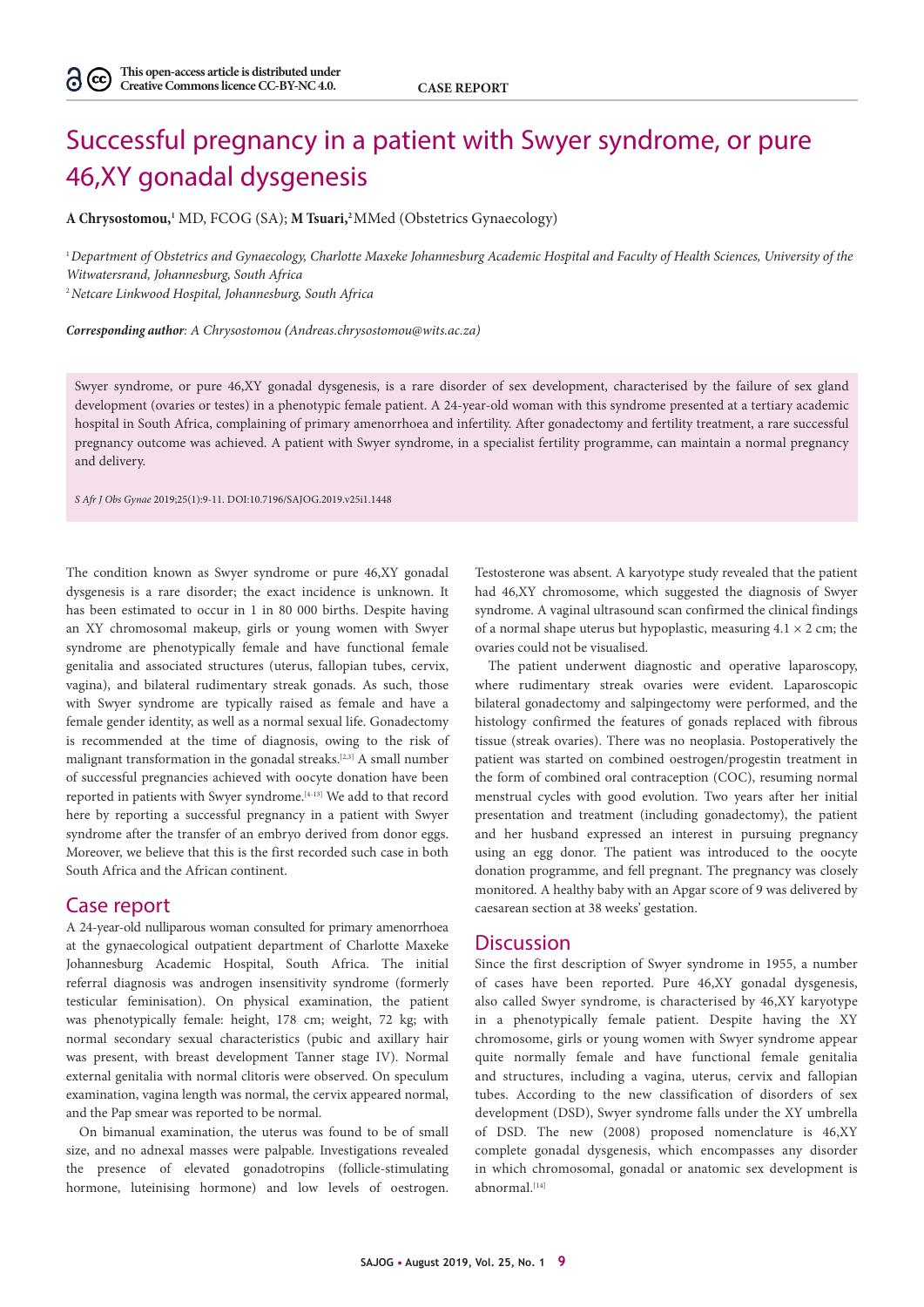Pathogenesis has been described during embryogenesis, where the early stages of genital development are similar in the male and female. Normal development in the female involves the growth of Müllerian elements and the atrophy of Wolffian ones. Moreover, the gonad itself in its early stage of genital development remains for a short period of time in a neutral stage (indifferent gonads) during which it is capable of developing into a testis or an ovary. The first step of sexual differentiation of a normal XY fetus is the development of testes, during the second month of gestation. This requires the action of several genes, the most important being SRY, the sex-determining region of the Y chromosome. Mutations of SRY account for 10 - 15% of cases of complete gonadal dysgenesis (Swyer syndrome).<sup>[14]</sup> In Swyer syndrome (46,XY pure gonadal dysgenesis), the indifferent gonads fail to differentiate into testes in an XY (genetically male) fetus. In the absence of testes, no testosterone or anti-Müllerian hormone (AMH) is produced. Without testosterone, the genitalia fail to virilise, resulting in normal female genitalia. The Wolffian ducts fail to develop, so no internal male organs are present. Without AMH, the Müllerian ducts develop into normal internal female organs (uterus, fallopian tubes, cervix and vagina).

As in the present case, the individual develops a normal female identity, although complicated by primary amenorrhoea and the possession of non-functional streak gonads instead of ovaries or testes. Before puberty (even in normal females), the ovaries play little or no role in bodily changes. Therefore the problem manifests at puberty, owing to the inability of the streak gonads to produce sex hormones (both oestrogens and androgens). Most secondary sexual characteristics do not develop, and there is a lack of menses in the majority of phenotypically female patients with pure gonadal dysgenesis.

In this case, the secondary sexual characteristics did develop, as pubic and axillary hair were present. This is attributable to the limited amount of androgen produced by adrenal glands, which are not affected by this syndrome. The breasts were developed, but not fully, as the main source of oestrogens was the peripheral aromatisation of androgens. This patient's main complaint was primary amenorrhoea. Having been sexually active for 3 years, primary infertility was also a concern expressed at the first tertiary centre presentation.

Age of diagnosis is important in the management of Swyer syndrome, as the gonads of XY pure gonadal dysgenesis have a high risk of gonadal malignancy, such as a gonadoblastoma and germ cell tumour.[2,3] The postoperative evolution was uneventful, and the patient was started on COC on resuming menses. It is important to note that slow introduction of oestrogen may improve breast development

In the case of this patient, diagnosis had been delayed, and was only confirmed at the age of 24 years. This case of a delayed diagnosis of Swyer syndrome 6 years after the initial consultation with the general practitioner was reported previously by the first author.<sup>[15]</sup> A study by Michala *et al*.<sup>[4]</sup> has shown that many women experience a delay in reaching an accurate diagnosis, often several years after the first presentation to their general practitioners. Delay in diagnosis is often due to a normal phenotypic appearance.

There is a need to increase scientific knowledge and awareness of the disorder among health professionals. Early diagnosis is important, not only because of the risk of gonadal malignancy, but also owing to the vital role that early institution of hormonal therapy plays in the induction of puberty. Hormone therapy may also be required to improve bone mineral density and to prevent osteoporosis.

Upon diagnosis, the patient and her husband were counselled with regard to her condition. Their understanding was ensured and she was referred to a genetic counselling centre, where they received guidance and support regarding the diagnosis, complications and outcomes. As seen in our case, patients with Swyer syndrome can achieve pregnancy through a donated oocyte programme and hormonal support during the early antenatal period. The presence of an XY genotype does not affect normal uterine and endometrial response, and the potential for patients to maintain a normal pregnancy and delivery confirms the physiological ability of the uterus to accommodate and maintain a successful pregnancy. As in our patient's case, almost all reported pregnancies in patients with Swyer syndrome were delivered by caesarean section. This decision was based not on clear obstetric indications, but patient request. Others have considered that caesarean delivery may be more appropriate owing to a possible androgenic shape of the pelvis (though it is not obvious that this is correct), possible unstable lie of the baby and the hypoplastic uterus. Fewer than 13 live births have been reported in patients with Swyer syndrome.<sup>[5-13]</sup>

Patients with 46,XY pure gonadal dysgenesis do not appear to be at increased risk for the adverse pregnancy outcomes seen in patients with 45,X gonadal dysgenesis (Turner syndrome) or 46,Y mosaicism, which are mainly cardiovascular anomalies (e.g. aortic dilatation, coarctation or bicuspid aortic valve).<sup>[16]</sup> Height is particularly helpful in distinguishing patients with 46,XY pure gonadal dysgenesis from those with 45X/46,XY mosaicism.<sup>[17]</sup>

## Conclusion

This case highlights the role of laparoscopy in not only the diagnosis but also the management of Swyer syndrome. The primary care physician needs to be aware of this condition, as early referral to tertiary centres is necessary for appropriate management.

A patient with 46,XY pure gonadal dysgenesis, in a specialist fertility programme, can establish and then maintain a normal pregnancy.

**Acknowledgements.** None. **Author contributions.** Equal contributions. **Funding.** None. **Conflicts of interest.** None.

- 1. Coutin AS, Hamy A, Fondevilla M, Savingy B, Paineaou J, Vissez J. Pure 46,XY gonadal dysgenesis. J Gynecol Obst Biol Reprod 1996,25(8):792-796.
- 2. Nadereh B, Mojgan KZ. Dysgerminoma in three patients with Swyer syndrome. World J Surg Oncol 2007;5:71. <https://doi.org/10.1186/1477-7819-5-71>
- 3. Zielinska R, Zajaczek S, Rzepka-Górska I. Tumours of genetic gonads in Swyer syndrome. J Pediatr Surg 2007;42(10):1721-1724. <https://doi.org/10.1016/j.jpedsurg.2007.05.029>
- 4. Michala L, Goswami D, Creighton SM, et al. Swyer syndrome: Presentation and outcomes. BJOG 2008;115(6):735-741. <https://doi.org/10.1111/j.1471-0528.2008.01703.x>
- 5. Beth JP, Marc AF. A case report of successful pregnancy in a patient with pure 46,XY gonadal dysgenesis. Fertil Steril 2008;90:5
- 6. Tulic I, Tulic L, Misic J. Pregnancy in patient with Swyer syndrome. Fertil Steril 2011;95(5):1789. 7. Ko PC, Peng HH, Soong Y, Chang K. Triplet pregnancy complicated with one hydatidiform mole and preeclampsia in a 46,XY female with gonadal dysgenesis. Taiwan J Obstet Gynecol
- 2007;46(3):276-280. [https://doi.org/10.1016/S1028-4559\(08\)60034-0](https://doi.org/10.1016/S1028-4559(08)60034-0) 8. Dirnfeld M, Bider D, Abramovici H, Calderon I, Blumenfeld Z. Subsequent successful pregnancy
- and delivery after intracytoplasmic sperm injection in patient with XY gonadal dysgenesisms. Eur J Obstet Gynecol Reprod Biol 2000;88(1):101-102. [https://doi.org/10.1016/S0301-2115\(99\)00110-4](https://doi.org/10.1016/S0301-2115(99)00110-4) 9. Sauer MV, Lobo RA, Paulson RJ. Successful twin pregnancy after embryo donation to a patient with XY gonadal dysgenesis. Am J Obstet Gynecol 1989:161:380-381
- 10. Chen MJ, Yang JH, Mao TL, Ho HN, Yang YS. Successful pregnancy in a gonadectomised woman with 46,XY gonadal dysgenesis and gonadoblastoma. Fertil Steril 2005;84(1):217. [https://doi.](https://doi.org/10.1016/j.fertnstert.2004.11.087) [org/10.1016/j.fertnstert.2004.11.087](https://doi.org/10.1016/j.fertnstert.2004.11.087)